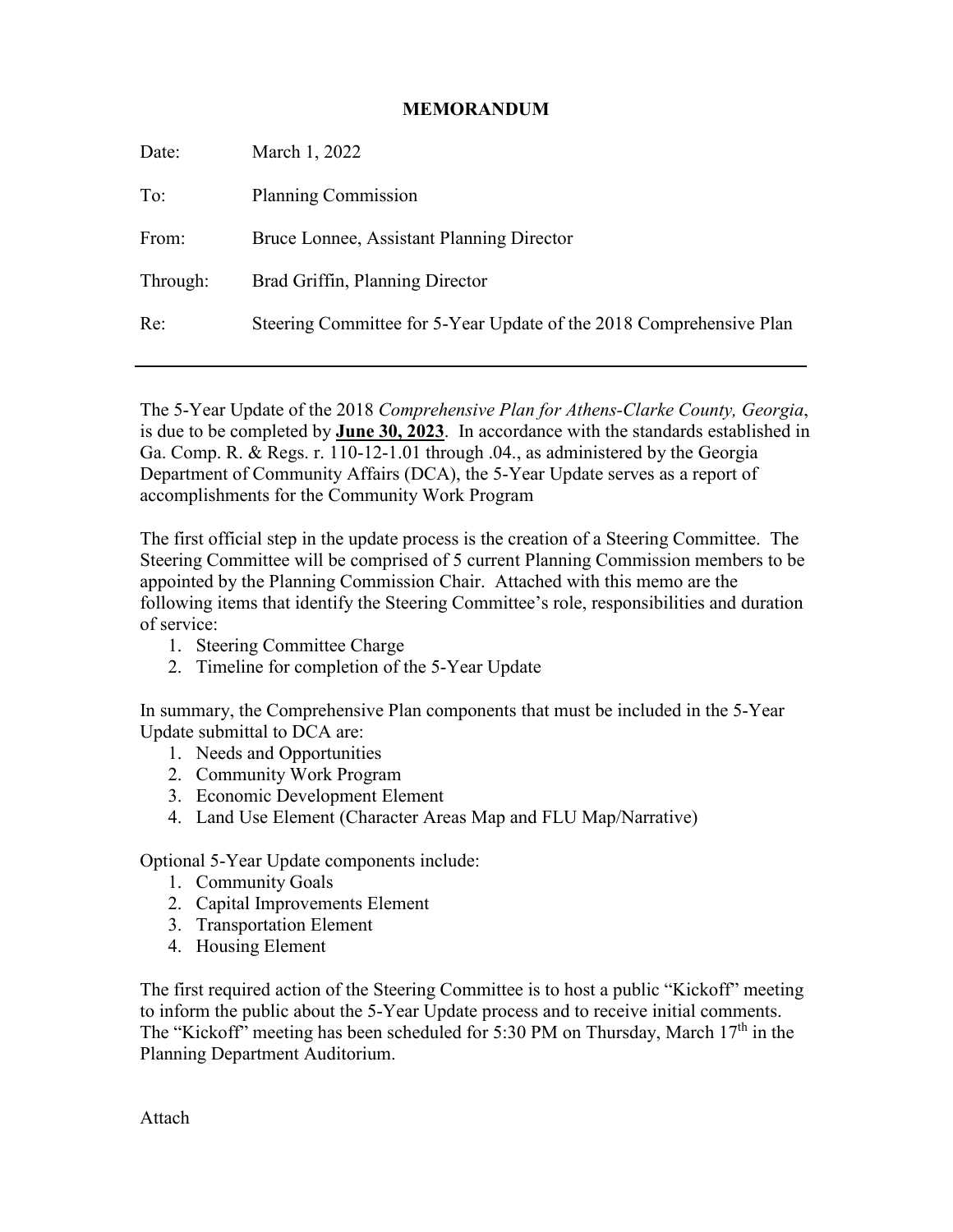# **Steering Committee**

## **for the 2023 Five-Year Update of the**

### **2018** *Comprehensive Plan for Athens-Clarke County, Georgia*

In accordance with the standards established in O.C.G.A. 110-12-1 as administered by the Georgia Department of Community Affairs (DCA), a local Steering Committee is to be created to oversee and assist in the development of the five-year update of the 2018 Comprehensive Plan for Athens-Clarke County, Georgia. The following information provides the parameters for the Steering Committee's role, responsibilities, and duration of service.

#### **Responsibilities**

The Steering Committee shall have the following duties:

- 1. Develop a comprehensive understanding of the Five-Year Update standards established in O.C.G.A. 110-12-1 as administered by the Georgia Department of Community Affairs (DCA), with the assistance of Planning Department Staff and other identified resources.
- 2. Become familiar with the relevant portions of the 2018 *Comprehensive Plan for Athens-Clarke County, Georgia*, that are to be updated as part of this current effort.
- 3. Validate that the materials gathered in support of the Five-Year Update are complete.
- 4. Assist in the hosting of public information and input efforts related to the Five-Year Update.
- 5. Report Five-Year Update activity to the full Planning Commission at the scheduled meetings of that body, and to the Mayor & Commission if requested.

#### **Accountability**

Primary accountability for adherence to the standards established in O.C.G.A. 110-12-1 regarding the preparation of the Five-Year Update of the 2018 Comprehensive Plan for Athens-Clarke County lies with the Athens-Clarke County Planning Department.

#### **Membership**

In recognition of the Athens-Clarke County Planning Commission's role as the primary standing citizen board charged with, among other duties, upholding the State of Georgia's Zoning Procedures Law and evaluation of future land use policies as they relate to local zoning actions, the Planning Commission has been designated as the appropriate appointed body from which to constitute the Steering Committee. Membership of the Steering Committee shall include the Planning Commission Chair and four at-large Planning Commissioners as appointed by the Planning Commission Chair.

#### **Term of Service**

The Steering Committee shall serve through the date of final adoption by the Mayor  $\&$ Commission of the Five-Year Update of the 2018 Comprehensive Plan for Athens-Clarke County.

#### **Schedule**

A schedule of anticipated tasks associated with the preparation, submittal, and adoption of the Five-Year Update of the 2018 Comprehensive Plan for Athens-Clarke County is attached. Steering Committee meetings and associated target dates are included in the schedule. Notice of any changes to the Schedule will be provided to all affected parties with as much prior notice possible.

#### **Effective Date**: March 3, 2022